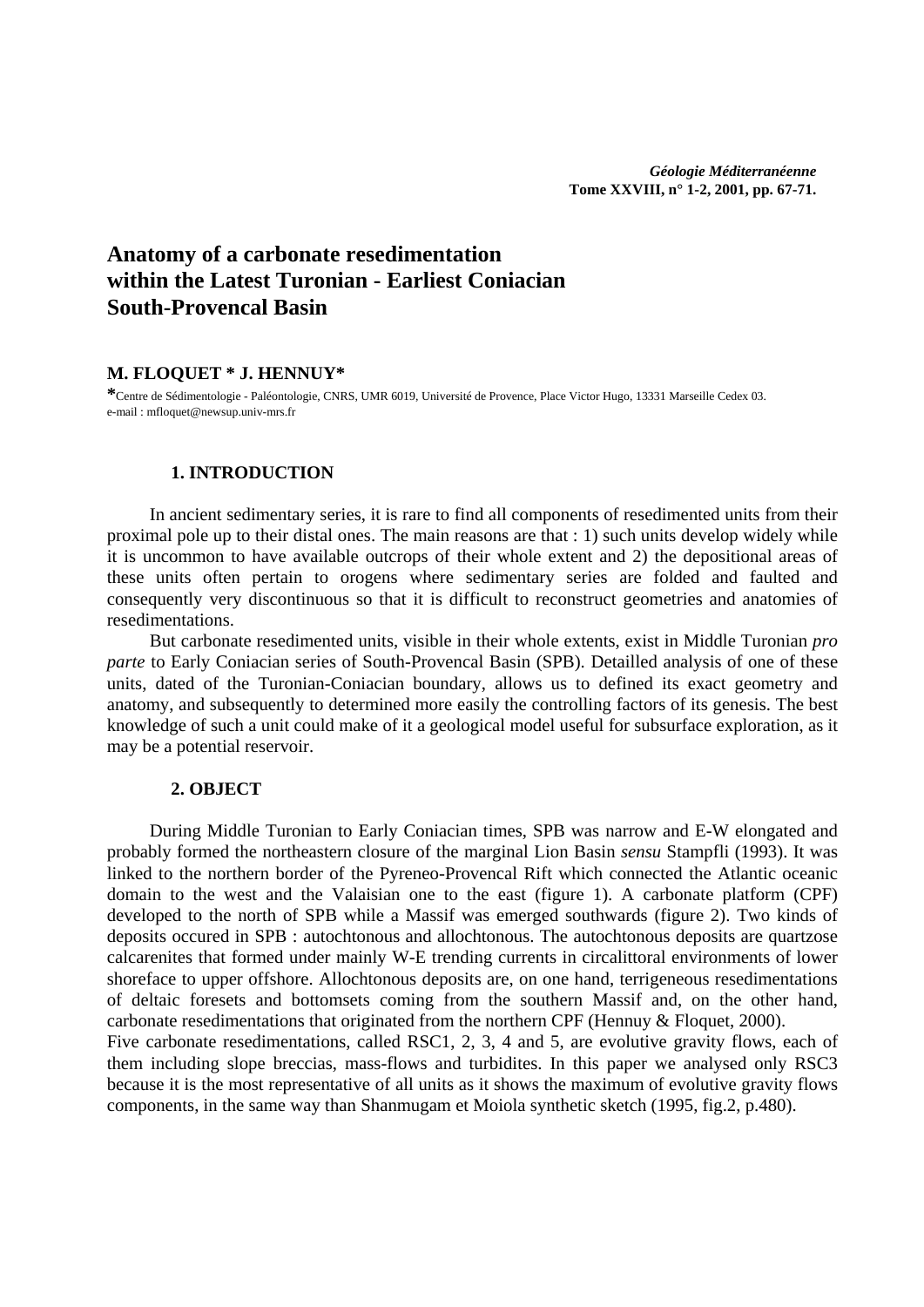

**Figure 1 :** Paleogeographic map of Southwestern Europe during Latest Turonian times. White : lands; yellow : coastal (mainly terrigeneous); light blue : carbonate platforms; green : outer shelf; medium blue : deep marine; dark blue : oceanic crust; CPF : South Provencal Carbonate Platform; SPB : South Provencal Basin; DH : Durancian High; SM : Southern Massif. Interpreted and drawn from Stampfli (1993) and Philip & Floquet (2000).

## **3. GEOMETRY**

RSC3 crops out particularly in the BSP northern part, at CPF border along an almost continuous belt of about 25 km long from the east to the west and 0 to 500 m wide from the north to the south, *i.e.* over about 3.5  $km^2$ . As it is 20 m thick in average (maximum 25 m), its outcropping volume reaches  $0.07 \text{ km}^3$ .

Local outcrops of RSC3 exist in the BSP southern part (Massif du Soubeyran southwest and Mont Caumes southeast) so that RSC3 deposited likely everywhere in SPB (figure 2). In this case, its calculated volume should be of about  $3 \text{ km}^3$ .

# **4. ANATOMY**

RSC3 shows 4 distinct facies from the base to the top : 1) an unorganized or chaotic coarse breccia (0 to 20 m thick), 2) an organized breccia (3 to 15 m thick), 3) quartzose and glauconitic calcarenites (5 to 10 m thick) and 4) calcisiltites (0 to 1 m thick). These 4 facies grade vertically and lateraly from one to another one (figure 3).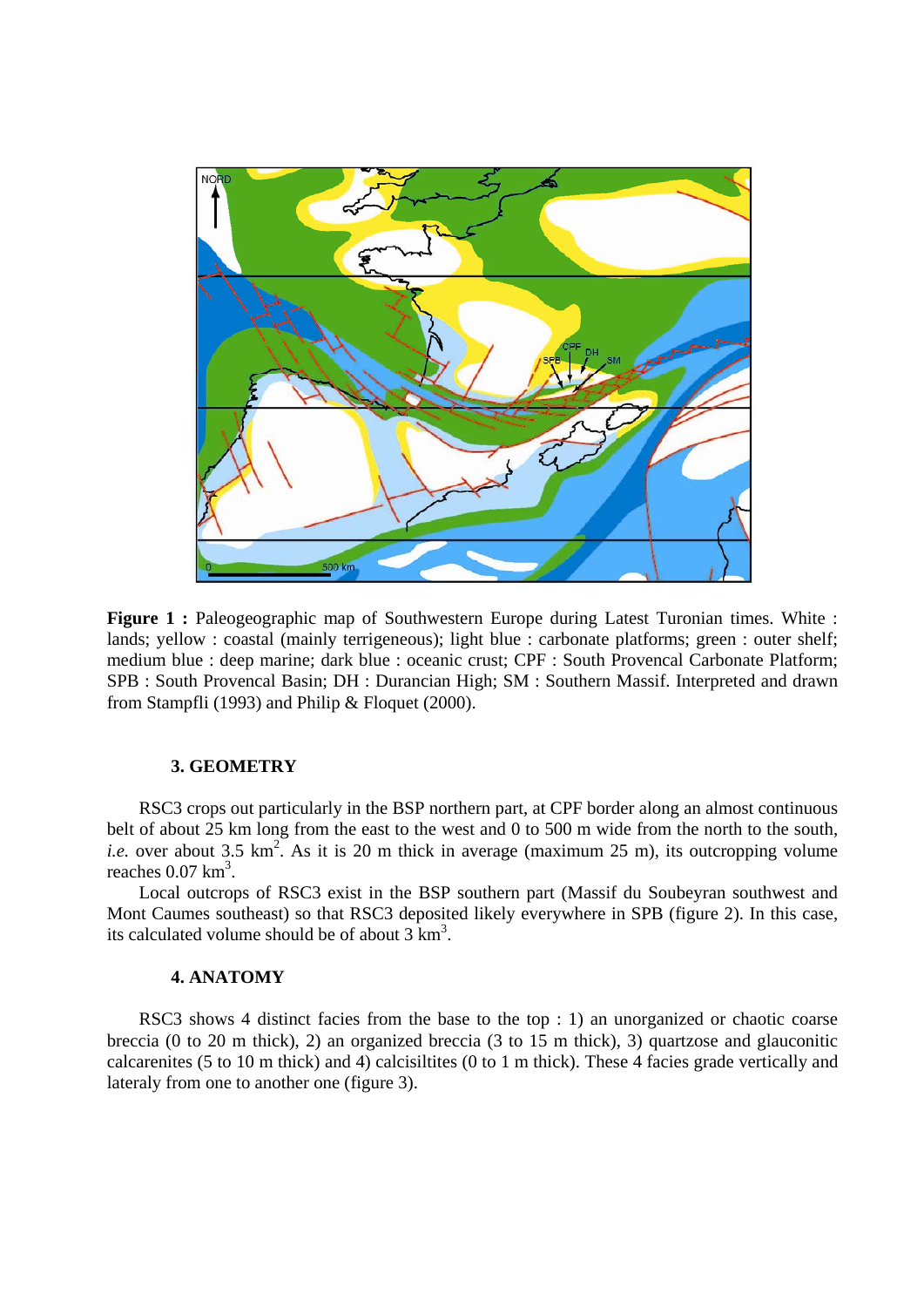#### *Vertical organization*

1) The unorganized and coarse breccia is very heterometric and polygenic. Its components are essentially limestones coming from CPF, except some quartzose, glauconitic and calcarenitic elements concentrated at the base and reworked from the underlying autochtonous unit.

The components originating from CPF include olistoliths ranging from very coarse block and exceptionally fine slab, to boulders and granules, according to Blair & McPherson classification (1999). All components have a random arrangement within the matrix. This latter is made of quartzose and glauconitic calcarenites which comprise microfauna typical of circalittoral environments.

2) The components at the top of unorganized breccia show a crude fining upward and thus pass to the organized breccia facies. This one is arranged in 2 to 4 depositional sequences, each of them coarsening up at its base and then fining up and 70 to 80 cm thick. These sequences are amalgamated in a fining up and thining up greater single sequence.

3) The quartzose and glauconitic calcarenites, in which the CPF calcareous grains dominate, are stacked in fining up and thining up beds separated by thickening up (0.1 up to 2 cm) marly and silty layers, so that they form a fining up and thining up sequence.

4) The fining upward of the calcarenites leads to the calcisiltites facies which contains some fine quartz, coaly plant remains, numerous sponge spicules and planktonic foraminifera. It shows horizontal laminations at its base and wavy laminations of asymetric current ripples (1 cm amplitude and 8 cm wavelenght). The first biological tracks appear in these calcisiltites.



**Figure 2 :** Paleoenvironmental reconstruction of SPB at the time of RSC3 deposition.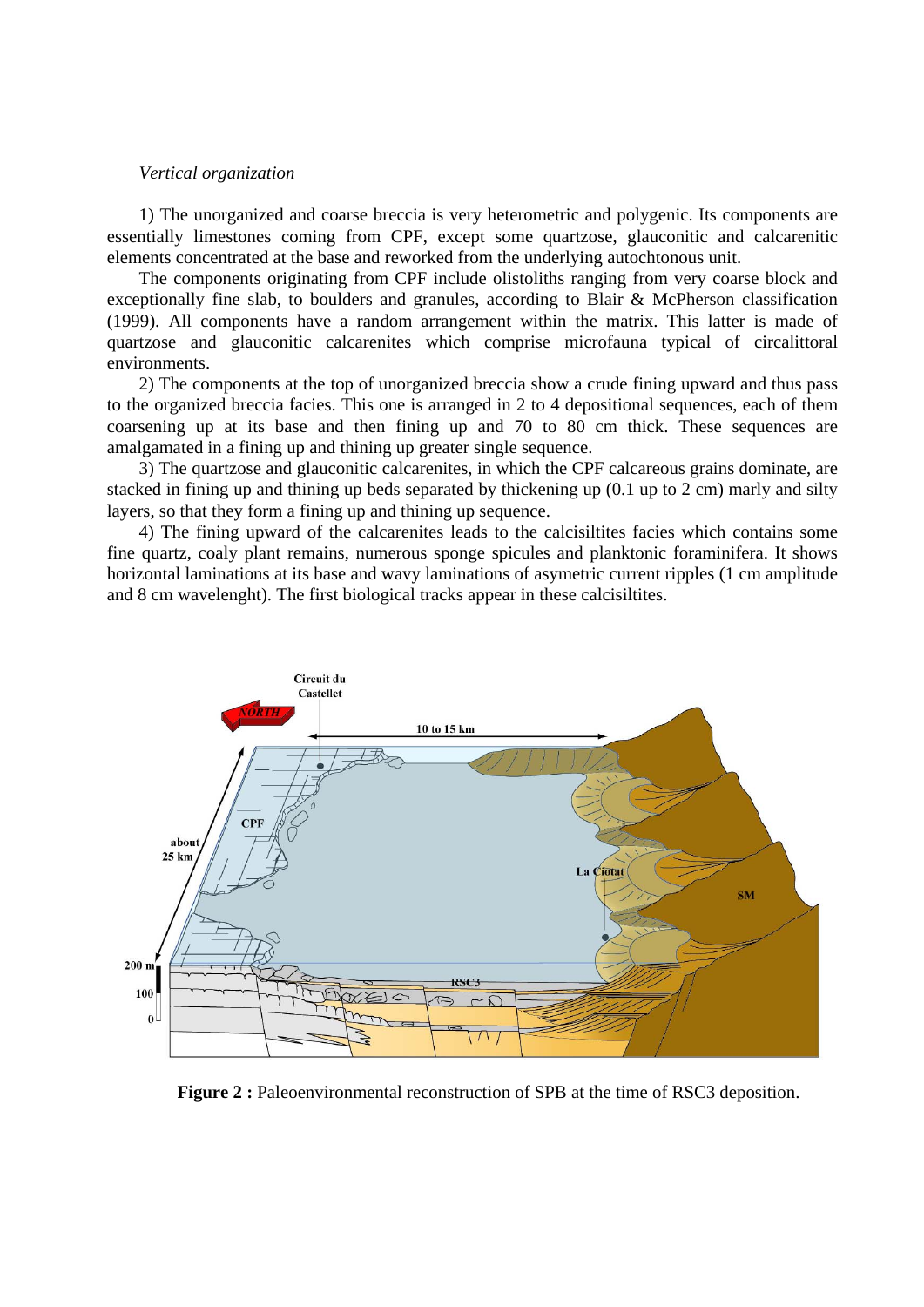#### *Lateral organization*

RSC3 exhibits an overall fining as well as better sequential arrangement from its northern proximal pole to its southern distal pole. The unorganized coarse breccias constitute 80% of RSC3 volume in the proximal pole for 30% in the distal one. Most olistoliths and the biggest ones are located directly against a scarp which constitutes the CFP border. At the opposite, the thickest development of calcisiltites is situated towards the distal pole.



**Figure 3 :** Typical section and photographs of the 4 facies of RSC3 evolutive gravity flow. a) underlined in red: the unorganized breccia including an olistolith; b) underlined in mallow : the organized breccia; c) underlined in dark blue : the fining up and thining up horizontally laminated calcarenites; d) to f) underlined in green : the laminated calcisiltites with details of the lower horizontal laminations and of the upper ripple laminations. a) forms the basal debris-flow and b) to f) constitute the megaturbidite.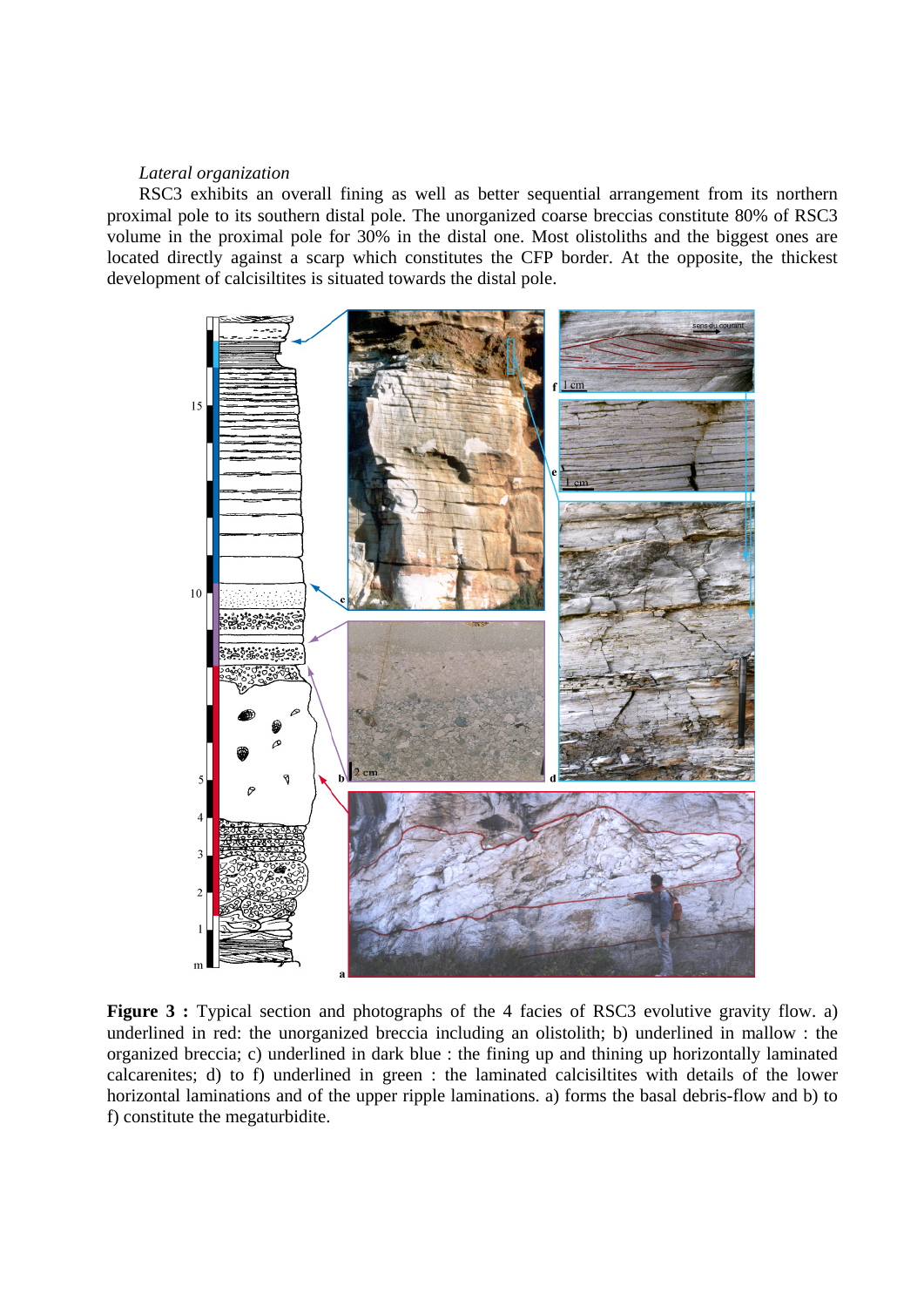## **5. DEPOSITIONAL PROCESSES**

RSC3 geometry and anatomy correspond to the evolution of a gravity flow according to several processes.

Along the CPF scarp, the unorganized breccia, probably accumulated in submarine environment, is a typical slope deposit (slope apron). The olistoliths, just detached from CPF, settled after sliding on the slope. The other components deposited after collapse and fall down.

Distally, the unorganized breccia is regarded as a result of mass-flows (clast supported cohesive debris-flows) that originated from the slope deposit. Slumps are very rare and restricted to soft sediments, while most calcareous components were already hardened before remobilization.

Each sequence of the organized breccias is considered as a high density turbidite. Its coarsening up base is a result of a very concentrated laminar flow. Its fining upward main part is a result of a less concentrated turbid current in which elements were transported in suspension (Postma *et al*.; 1988).

The fining and thining up calcarenites are regarded as deposits from laminar current following turbid surges. The lack of bioturbation between each simple depositional sequence (one fining up calcarenitic bed plus one thin marly layer) indicates how the succession of turbid surges and the stacking of turbidites occured quickly.

The calcisiltites are deposits of ripple tractive currents behind the turbid surges. Biological tracks indicates a sedimentation slowing down.

The stacking of the organized breccia, calcarenites and calcisiltites constitutes a Bouma sequence, restricted to its three basal terms *i.e.* the fining up Ta, the parallel laminations bearing Tb and the ripple laminations bearing Tc. This Bouma sequence, 15 m thick in average, and spread over the whole SPB can be called megaturbidite.

#### **6. CONTROLLING FACTORS**

#### *Carbonate factory*

The 3 km<sup>3</sup> calculated volume of RSC3 of which 90% of components come from CPF, the 20 m in average estimated thickness of RSC3 (maximum thickness of olistoliths), the 30 km known lenght of CPF, imply that the width of CPF reached at least 5 km. Such a CPF could develop easily in the concerned time span (within the Neptuni Zone, of 1.4 My duration according to Gradstein *et al*.; 1995) and according to the high carbonate production rate thanks to the rudists and other benthonic organisms proliferation in subtropical warm conditions.

#### *SPB topography*

RSC3 geometry and anatomy are defined by 1) the basin narrowness which impeded the resedimentation to spread out, this explaining the thickness, 2) an adequate depth (estimated at 100 m), 3) the northern bordering scarp which provided the olistoliths, 4) the deltaic foresets of the southern border which had constrained the megaturbidite to wedge out.

#### *Tectonics*

Tectonics probably originated :

1) the initiation of gravity-flows owing to seism and resulting in RSC3, so that this latter is called seismobreccia in the proximal pole and seismoturbidite (*sensu* Mutti *et al*., 1984 and Shiki *et al*., 2000) in the distal pole;